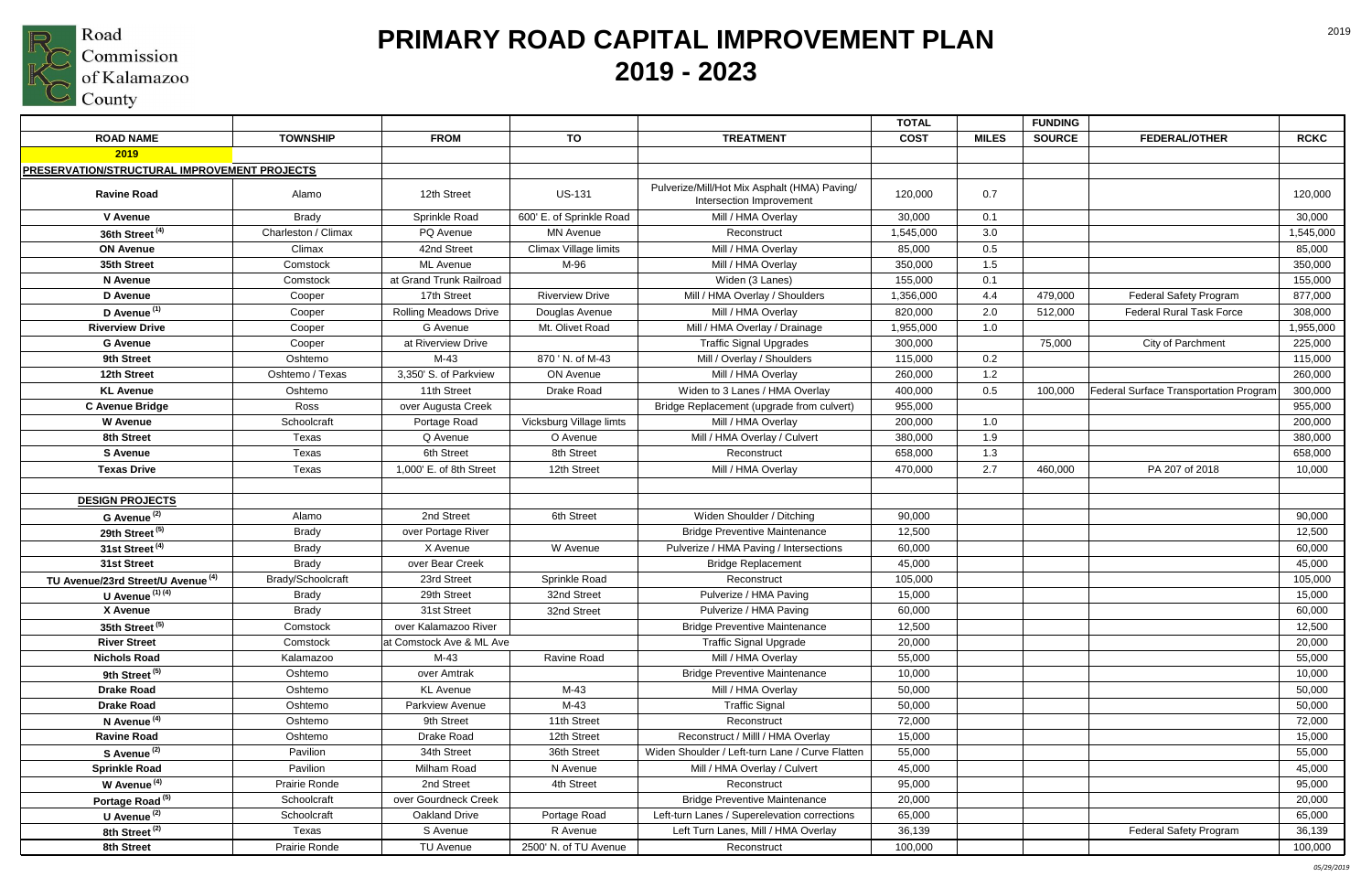

# **PRIMARY ROAD CAPITAL IMPROVEMENT PLAN 2019 - 2023**

2019

|                                         |                       |                                 |                           |                      | <b>TOTAL</b> |              | <b>FUNDING</b> |                                            |                |
|-----------------------------------------|-----------------------|---------------------------------|---------------------------|----------------------|--------------|--------------|----------------|--------------------------------------------|----------------|
| <b>ROAD NAME</b>                        | <b>TOWNSHIP</b>       | <b>FROM</b>                     | TO                        | <b>TREATMENT</b>     | <b>COST</b>  | <b>MILES</b> | <b>SOURCE</b>  | <b>FEDERAL/OTHER</b>                       | <b>RCKC</b>    |
| 2019                                    |                       |                                 |                           |                      |              |              |                |                                            |                |
| <b>Safety Project</b>                   | Countywide            |                                 |                           | Sign Safety Project  | 35,000       |              |                |                                            | 35,000         |
|                                         |                       |                                 |                           |                      |              |              |                |                                            |                |
| <b>NON-MOTORIZED PROJECTS</b>           |                       |                                 |                           |                      |              |              |                |                                            |                |
| Kalamazoo River Valley Trail #6         | Comstock / Charleston | 35th Street                     | 37th Street               | Trailway             | 1,750,000    |              | 1,750,000      | <b>Transportation Alternatives Program</b> | $\overline{0}$ |
| <b>Drake Road Trail (North Section)</b> | Oshtemo               | <b>Green Meadow Road</b>        | $M-43$                    | Trailway             | 755,000      |              | 755,000        | <b>Transportation Alternatives Program</b> | $\overline{0}$ |
| <b>Drake Road Trail (South Section)</b> | Oshtemo               | Stadium Drive (I-94 BL)         | West Michigan Avenue      | Trailway             | 696,000      |              | 696,000        | <b>Transportation Alternatives Program</b> | $\overline{0}$ |
|                                         |                       |                                 |                           |                      |              |              |                |                                            |                |
|                                         |                       |                                 |                           | <b>SUBTOTAL</b>      | 14,478,139   | 22.0         | 4,827,000      |                                            | 9,651,139      |
|                                         |                       |                                 |                           |                      |              |              |                |                                            |                |
| <b>PREVENTIVE MAINTENANCE PROJECTS</b>  |                       |                                 |                           |                      |              |              |                |                                            |                |
| D Avenue                                | Alamo                 | 6th Street                      | Ravine Road               | Chip Seal / Fog Seal | 49,280       | 1.5          |                |                                            | 49,280         |
| <b>G</b> Avenue                         | Alamo                 | 2nd Street                      | 10th Street               | Chip Seal / Fog Seal | 128,128      | 3.9          |                |                                            | 128,128        |
| <b>Ravine Road</b>                      | Alamo                 | 12th Street                     | D Avenue                  | Chip Seal / Fog Seal | 88,704       | 2.7          |                |                                            | 88,704         |
| S. Sprinkle Road                        | <b>Brady</b>          | S Avenue                        | V Avenue                  | Chip Seal / Fog Seal | 108,416      | 3.3          |                |                                            | 108,416        |
| V Avenue / 24th Street                  | <b>Brady</b>          | Vicksburg Village Limit         | 600' east of Sprinkle Rd  | Chip Seal / Fog Seal | 16,427       | 0.5<br>0.5   |                |                                            | 16,427         |
| <b>Cork Street</b>                      | Comstock              | Park Circle Drive               | 26th Street               | Chip Seal / Fog Seal | 16,427       |              |                |                                            | 16,427         |
| E. Main Street                          | Comstock              | Sprinkle Road                   | 33rd Street               | Chip Seal / Fog Seal | 144,555      | 4.4          |                |                                            | 144,555        |
| E. Michigan Avenue                      | Comstock              | N. Sprinkle Road                | M-96                      | Chip Seal / Fog Seal | 39,424       | 1.2          |                |                                            | 39,424         |
| Park Circle Drive <sup>(3)</sup>        | Comstock              | Sprinkle Road                   | <b>Cork Street</b>        | Chip Seal / Fog Seal | 34,825       | 1.1          |                |                                            | 34,825         |
| <b>River Street</b>                     | Comstock              | <b>ML</b> Avenue                | E. Michigan Avenue        | Chip Seal / Fog Seal | 41,067       | 1.3          |                |                                            | 41,067         |
| <b>D</b> Avenue                         | Cooper                | Douglas Avenue                  | 17th Street               | Chip Seal / Fog Seal | 32,853       | 1.0          |                |                                            | 32,853         |
| <b>Douglas Avenue</b>                   | Cooper                | <b>B</b> Avenue                 | Kalamazoo City Limit      | Chip Seal / Fog Seal | 170,837      | 5.2          |                |                                            | 170,837        |
| N. Westnedge Avenue                     | Cooper                | G Avenue                        | D Avenue                  | Chip Seal / Fog Seal | 98,560       | 3.0          |                |                                            | 98,560         |
| <b>Lake Street</b>                      | Kalamazoo             | Olmstead Road<br>1,478 South of | S. Sprinkle Road          | Chip Seal / Fog Seal | 16,427       | 0.5          |                |                                            | 16,427         |
| <b>Nazareth Road</b>                    | Kalamazoo             | <b>Fast Main Street</b>         | $M-43$                    | Chip Seal / Fog Seal | 45,995       | 1.4          |                |                                            | 45,995         |
| 10th Street                             | Oshtemo               | H Avenue                        | G Avenue                  | Chip Seal / Fog Seal | 32,853       | 1.0          |                |                                            | 32,853         |
| 11th Street                             | Oshtemo               | <b>Stadium Drive</b>            | W. Michigan Avenue        | Chip Seal / Fog Seal | 3,285        | 0.1          |                |                                            | 3,285          |
| 4th Street                              | Oshtemo               | $M-43$                          | <b>Stadium Drive</b>      | Chip Seal / Fog Seal | 105,131      | 3.2          |                |                                            | 105,131        |
| <b>Almena Drive</b>                     | Oshtemo               | at KL Avenue /1st Street        |                           | Chip Seal / Fog Seal | 10,267       | 0.3          |                |                                            | 10,267         |
| <b>KL Avenue</b>                        | Oshtemo               | 4th Street                      | Drake Road                | Chip Seal / Fog Seal | 131,413      | 4.0          |                |                                            | 131,413        |
| N Avenue                                | Oshtemo               | 6th Street                      | 9th Street                | Chip Seal / Fog Seal | 49,280       | 1.5          |                |                                            | 49,280         |
| <b>Stadium Drive</b>                    | Oshtemo               | 6th Street                      | 8th Street                | Chip Seal / Fog Seal | 82,133       | 1.0          |                |                                            | 82,133         |
| 2nd Street                              | Oshtemo/Alamo         | $M-43$                          | AB Avenue                 | Chip Seal / Fog Seal | 256,256      | 7.8          |                |                                            | 256,256        |
| 6th Street                              | Oshtemo               | M-43                            | H Avenue                  | Chip Seal / Fog Seal | 32,853       | 1.0          |                |                                            | 32,853         |
| W. Michigan Avenue                      | Oshtemo               | <b>Stadium Drive</b>            | Drake Road                | Chip Seal / Fog Seal | 21,026       | 0.6          |                |                                            | 21,026         |
| <b>VanKal Avenue</b>                    | Oshtemo               | <b>Stadium Drive</b>            | Almena Drive              | Chip Seal / Fog Seal | 75,563       | 2.3          |                |                                            | 75,563         |
| 25th Street                             | Pavilion              | QR Avenue                       | R Avenue                  | Chip Seal / Fog Seal | 16,427       | 0.5          |                |                                            | 16,427         |
| 29th Street                             | Pavilion              | S Avenue                        | N Avenue                  | Chip Seal / Fog Seal | 164,267      | 5.0          |                |                                            | 164,267        |
| <b>W</b> Avenue                         | Prairie Ronde         | 4th Street                      | Schoolcraft Village Limit | Chip Seal / Fog Seal | 131,413      | 4.0          |                |                                            | 131,413        |
| 32nd Street                             | Richland              | M-43                            | N. County Line            | Chip Seal / Fog Seal | 19,712       | 0.6          |                |                                            | 19,712         |
| <b>DE Avenue</b>                        | Richland              | N. Sprinkle Road                | 26th Street               | Chip Seal / Fog Seal | 24,640       | 0.8          |                |                                            | 24,640         |
| 36th Street                             | Climax                | T Avenue                        | S Avenue                  | Chip Seal / Fog Seal | 32,853       |              |                |                                            | 32,853         |
| 3rd Street                              | Texas                 | P Avenue                        | OP Avenue                 | Chip Seal / Fog Seal | 13,141       | 0.4          |                |                                            | 13,141         |
| 9th Street                              | Texas                 | <b>Cracker Barrel Drive</b>     | <b>Financial Parkway</b>  | Chip Seal / Fog Seal | 7,228        | 0.1          |                |                                            | 7,228          |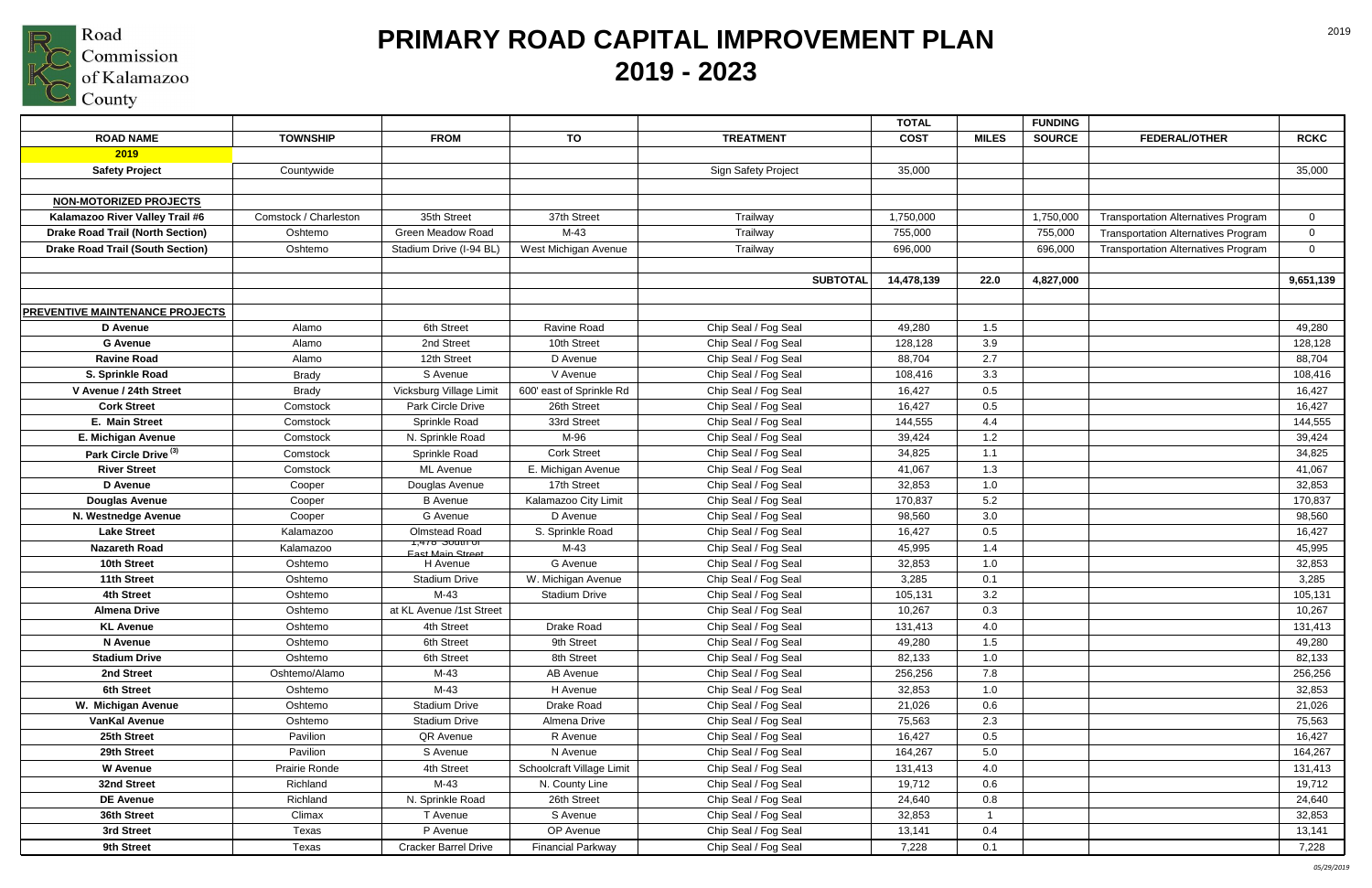

|                               |                 |                          |                           |                               | <b>TOTAL</b> |              | <b>FUNDING</b> |                      |                                     |
|-------------------------------|-----------------|--------------------------|---------------------------|-------------------------------|--------------|--------------|----------------|----------------------|-------------------------------------|
| <b>ROAD NAME</b>              | <b>TOWNSHIP</b> | <b>FROM</b>              | TO                        | <b>TREATMENT</b>              | <b>COST</b>  | <b>MILES</b> | <b>SOURCE</b>  | <b>FEDERAL/OTHER</b> | <b>RCKC</b>                         |
| 2019                          |                 |                          |                           |                               |              |              |                |                      |                                     |
| 12th Street                   | Texas           | Q Avenue                 | <b>Texas Drive</b>        | Chip Seal / Fog Seal          | 65,707       | 2.0          |                |                      | 65,707                              |
| 12th Street                   | Oshtemo/ Texas  | <b>Texas Drive</b>       | ON Avenue                 | Chip Seal / Fog Seal          | 24,640       | 0.8          |                |                      | 24,640                              |
| <b>OP Avenue</b>              | Texas           | 3rd Street               | 6th Street                | Chip Seal / Fog Seal          | 39,424       | 1.2          |                |                      | 39,424                              |
| <b>W</b> Avenue               | Schoolcraft     | 14th Street              | 1500' east of 14th Street | Chip Seal / Fog Seal          | 9,856        | 0.3          |                |                      | 9,856                               |
| <b>W</b> Avenue               | Schoolcraft     | 1,000' E. of 16th Street | 2,600' E. of 16th Street  | Chip Seal / Fog Seal          | 9,856        | 0.3          |                |                      | 9,856                               |
| 38th Street                   | Wakeshma        | Z Avenue                 | W Avenue                  | Chip Seal / Fog Seal          | 98,560       | 3.0          |                |                      | 98,560                              |
| 42nd Street /43rd Street      | Wakeshma/Climax | W Avenue                 | R Avenue                  | Chip Seal / Fog Seal          | 164,267      | 5.0          |                |                      | 164,267                             |
| 42nd Street <sup>(1)</sup>    | Wakeshma        | Z Avenue                 | Y Avenue                  | Chip Seal / Fog Seal          | 32,853       | 1.0          |                |                      | 32,853                              |
|                               |                 |                          |                           | <b>SUBTOTAL</b>               | 2,686,828    | 79.1         |                |                      | 2,686,828                           |
| <b>Crackfill Countywide</b>   |                 |                          |                           |                               | 220,000      |              |                |                      | $\overline{\phantom{a}}$<br>220,000 |
| <b>HMA Wedging Countywide</b> |                 |                          |                           |                               | 352,000      |              |                |                      | 352,000                             |
|                               |                 |                          |                           | CHIP SEAL / FOG SEAL SUBTOTAL | 3,258,828    |              |                |                      | 3,258,828                           |
| 2019 Total                    |                 |                          |                           |                               | 17,736,967   | 101.1        | 4,827,000      |                      | 12,909,967                          |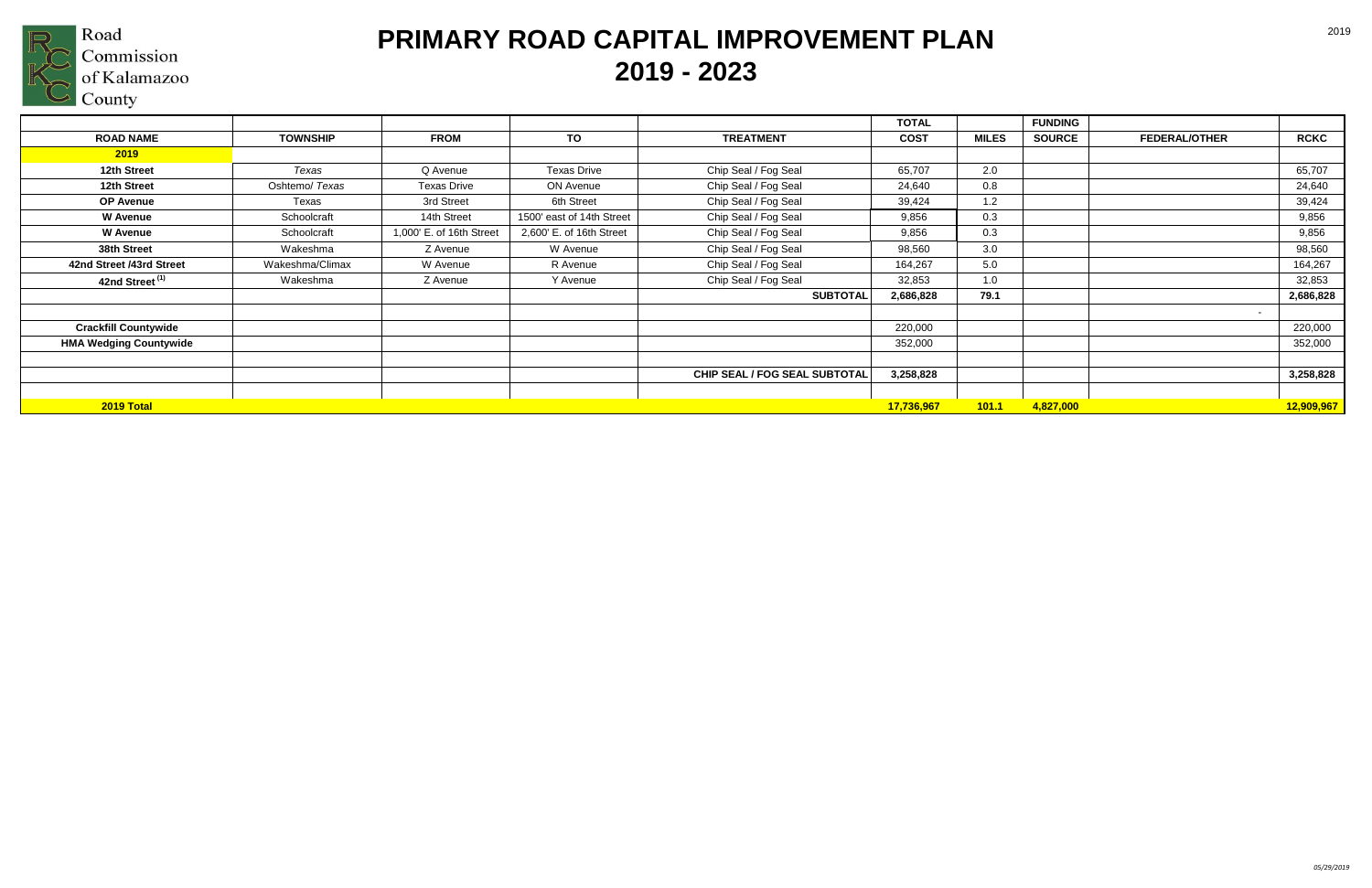

|                                              |                             |                            |                               |                                                 | <b>TOTAL</b> |              | <b>FUNDING</b> |                                                                                   |             |
|----------------------------------------------|-----------------------------|----------------------------|-------------------------------|-------------------------------------------------|--------------|--------------|----------------|-----------------------------------------------------------------------------------|-------------|
| <b>ROAD NAME</b>                             | <b>TOWNSHIP</b>             | <b>FROM</b>                | TO                            | <b>TREATMENT</b>                                | <b>COST</b>  | <b>MILES</b> | <b>SOURCE</b>  | <b>FEDERAL/OTHER</b>                                                              | <b>RCKC</b> |
| 2020                                         |                             |                            |                               |                                                 |              |              |                |                                                                                   |             |
| PRESERVATION/STRUCTURAL IMPROVEMENT PROJECTS |                             |                            |                               |                                                 |              |              |                |                                                                                   |             |
| 2nd Street                                   | Alamo                       | D Avenue                   | N. County Line                | Mill / HMA Overlay                              | 612,500      | 3.5          |                |                                                                                   | 612,500     |
| <b>6th Street</b>                            | Alamo                       | D Avenue                   | Ravine Road                   | Mill / HMA Overlay                              | 455,000      | 2.6          |                |                                                                                   | 455,000     |
| <b>6th Street</b>                            | Alamo / Oshtemo             | H Avenue                   | F Avenue                      | Mill / HMA Overlay                              | 525,000      | 3.0          |                |                                                                                   | 525,000     |
| G Avenue <sup>(2)</sup>                      | Alamo                       | 2nd Street                 | 6th Street                    | Widen Shoulder / Ditching                       | 415,000      | 2.0          | 300,000        | Federal Safety Program                                                            | 115,000     |
| 29th Street <sup>(5)</sup>                   | <b>Brady</b>                | over Portage River         |                               | <b>Bridge Preventative Maintenance</b>          | 125,000      |              | 103,550        | Local Bridge Program                                                              | 21,450      |
| 31st Street                                  | <b>Brady</b>                | over Bear Creek            |                               | <b>Bridge Replacement</b>                       | 780,000      |              |                |                                                                                   | 780,000     |
| 31st Street <sup>(4)</sup>                   | <b>Brady</b>                | X Avenue                   | W Avenue                      | Pulverize / HMA Paving / Intersections          | 325,000      | 1.3          |                |                                                                                   | 325,000     |
| 32nd Street <sup>(4)</sup>                   | <b>Brady</b>                | S. County Line             | X Avenue                      | Pulverize / HMA Paving / Culvert                | 1,900,000    | 2.0          |                |                                                                                   | 1,900,000   |
| U Avenue $(1)$ $(4)$                         | <b>Brady</b>                | 29th Street                | 32nd Street                   | Pulverize / HMA Paving                          | 1,810,000    | 1.5          | 528,000        | <b>Federal Rural Task Force</b>                                                   | 1,282,000   |
| X Avenue                                     | <b>Brady</b>                | 31st Street                | 32nd Street                   | Pulverize / HMA Paving                          | 350,000      | 0.5          |                |                                                                                   | 350,000     |
| <b>ON Avenue</b>                             | Climax                      | Climax Village limits      | 48th Street                   | Mill / HMA Overlay                              | 255,000      | 1.5          |                |                                                                                   | 255,000     |
| 35th Street <sup>(5)</sup>                   | Comstock                    | over Kalamazoo River       |                               | <b>Bridge Preventative Maintenance</b>          | 115,000      |              | 95,000         | Local Bridge Program                                                              | 20,000      |
| <b>ML Avenue</b>                             | Comstock                    | Sprinkle Road              | 35th Street                   | Mill / HMA Overlay                              | 1,390,000    | 5.5          |                |                                                                                   | 1,390,000   |
| <b>River Street</b>                          | Comstock                    | at Comstock Ave & ML Ave   |                               | <b>Traffic Signal Replacement</b>               | 545,000      |              |                |                                                                                   | 545,000     |
| <b>Lake Street</b>                           | Kalamazoo                   | Kalamazoo City Limit       | Olmstead Road                 | Mill / HMA Overlay                              | 180,000      | 0.7          |                |                                                                                   | 180,000     |
| 8th Street <sup>(3)</sup>                    | Oshtemo                     | <b>KL</b> Avenue           | $M-43$                        | Mill / HMA Overlay                              | 150,000      | 1.0          |                |                                                                                   | 150,000     |
| 9th Street <sup>(5)</sup>                    | Oshtemo                     | over Amtrak                |                               | <b>Bridge Preventative Maintenance</b>          | 90,000       |              | 70,300         | Local Bridge Program                                                              | 19,700      |
| <b>Drake Road</b>                            | Oshtemo                     | <b>KL</b> Avenue           | $M-43$                        | Mill / HMA Overlay                              | 1,325,000    | 1.5          | 1,000,000      | Federal Surface Transportation Program                                            | 325,000     |
| <b>Drake Road</b>                            | Oshtemo                     | <b>Parkview Avenue</b>     | $M-43$                        | <b>Traffic Signal Upgrades</b>                  | 1,375,000    |              | 1,082,000      | Federal Congestion Mitigation Air<br>Quality (CMAQ) with the City of<br>Kalamazoo | 293,000     |
| N Avenue <sup>(4)</sup>                      | Oshtemo                     | 9th Street                 | 11th Street                   | Reconstruct                                     | 800,000      | 1.0          |                |                                                                                   | 800,000     |
| 27th Street                                  | Richland                    | D Avenue                   | M-89                          | Mill / HMA Overlay                              | 270,000      | 1.8          |                |                                                                                   | 270,000     |
| D Avenue                                     | Richland                    | 27th Street                | <b>Richland Village Limit</b> | Mill / HMA Overlay                              | 300,000      | 2.0          |                |                                                                                   | 300,000     |
| S Avenue <sup>(2)</sup>                      | Pavilion                    | 34th Street                | 36th Street                   | Widen Shoulder / Left-turn Lane / Curve Flatten | 640,000      | 1.0          | 495,000        | <b>Federal Safety Program</b>                                                     | 145,000     |
| 48th Street                                  | Ross                        | 1,320' S. of C Avenue      | C Avenue                      | <b>HMA Overlay</b>                              | 50,000       | 0.3          |                |                                                                                   | 50,000      |
| Portage Road <sup>(5)</sup>                  | Schoolcraft                 | over Gourdneck Creek       |                               | <b>Bridge Preventative Maintenance</b>          | 70,000       |              | 50,350         | Local Bridge Program                                                              | 19,650      |
| U Avenue $(2)$                               | Schoolcraft                 | <b>Oakland Drive</b>       | Portage Road                  | Left-turn Lane / Superelevation corrections     | 810,000      | 2.4          | 600,000        | Federal Safety Program                                                            | 210,000     |
| 38th Street                                  | Wakeshma                    | X Avenue                   | W Avenue                      | Mill / HMA Overlay                              | 170,000      | 1.0          |                |                                                                                   | 170,000     |
|                                              |                             |                            |                               |                                                 |              |              |                |                                                                                   |             |
| <b>DESIGN PROJECTS</b>                       |                             |                            |                               |                                                 |              |              |                |                                                                                   |             |
| Miller Drive <sup>(3)</sup>                  | Charleston / Comstock       | 0.2 mile E. of 35th Street | 38th Street                   | Mill / HMA Paving / Culvert                     | 90,000       |              |                |                                                                                   | 90,000      |
| 35th Street                                  | Comstock                    | <b>Battle Creek Road</b>   |                               | <b>Traffic Signal Replacement</b>               | 35,000       |              |                |                                                                                   | 35,000      |
| N. Sprinkle Road (NHS)                       | Comstock                    | E. Main Street             | G Avenue                      | Mill / HMA Overlay                              | 60,000       |              |                |                                                                                   | 60,000      |
| <b>U</b> Avenue                              | Prairie Ronde / Schoolcraft | W. County Line             | <b>US-131</b>                 | Mill / HMA Overlay                              | 100,000      |              |                |                                                                                   | 100,000     |
| <b>C</b> Avenue                              | Ross                        | E. Gull Lake Drive         | 48th Street                   | Mill / HMA Overlay / Shoulder Widen             | 100,000      |              |                |                                                                                   | 100,000     |
| 4th Street                                   | Texas                       | OP Avenue                  | <b>Stadium Drive</b>          | Mill / HMA Overlay / Shoulder Widen             | 40,000       |              |                |                                                                                   | 40,000      |
| <b>Federal Aid Project Design</b>            |                             |                            |                               | Countywide                                      | 200,000      |              |                |                                                                                   | 200,000     |
| <b>Local Bridge Program</b>                  |                             |                            |                               | Countywide                                      | 60,000       |              |                |                                                                                   | 60,000      |
| <b>Safety Project</b>                        |                             |                            |                               | Countywide                                      | 100,000      |              |                |                                                                                   | 100,000     |
|                                              |                             |                            |                               |                                                 |              |              |                |                                                                                   |             |
|                                              |                             |                            |                               |                                                 |              |              |                |                                                                                   |             |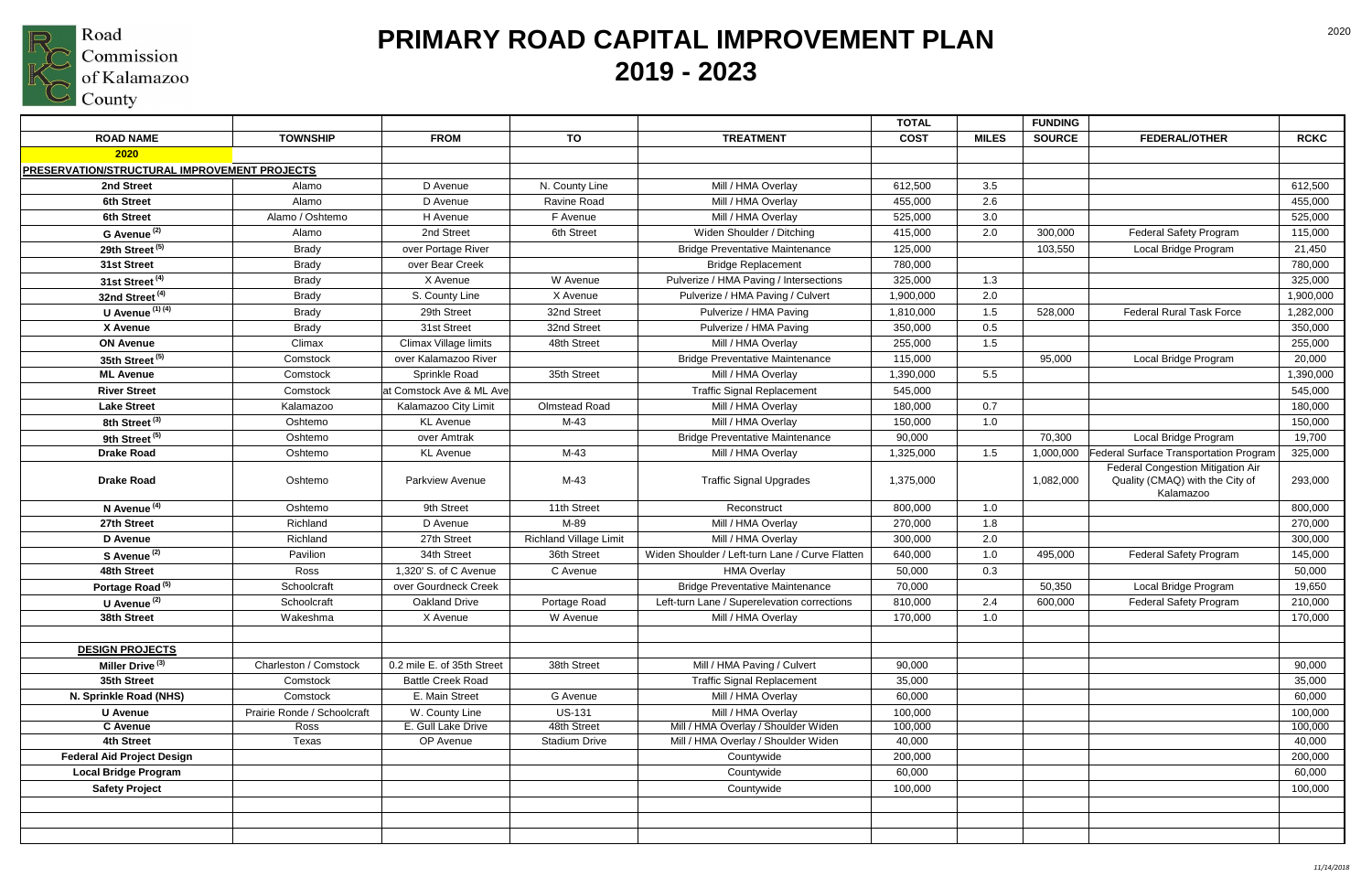

|                                 |                 |                          |                         |                               | <b>TOTAL</b> |              | <b>FUNDING</b> |                                            |                |
|---------------------------------|-----------------|--------------------------|-------------------------|-------------------------------|--------------|--------------|----------------|--------------------------------------------|----------------|
| <b>ROAD NAME</b>                | <b>TOWNSHIP</b> | <b>FROM</b>              | TO                      | <b>TREATMENT</b>              | <b>COST</b>  | <b>MILES</b> | <b>SOURCE</b>  | <b>FEDERAL/OTHER</b>                       | <b>RCKC</b>    |
| 2020                            |                 |                          |                         |                               |              |              |                |                                            |                |
| <b>NON-MOTORIZED PROJECTS</b>   |                 |                          |                         |                               |              |              |                |                                            |                |
| <b>Stadium Drive (Sidewalk)</b> | Oshtemo         | Quail Run Drive          | 11th Street             | <b>Roadside Facility</b>      | 383,000      |              | 383,000        | <b>Transportation Alternatives Program</b> | $\overline{0}$ |
|                                 |                 |                          |                         |                               |              |              |                |                                            |                |
|                                 |                 |                          |                         | <b>SUBTOTAL</b>               | 14,993,000   | 25.0         | 4,407,200      |                                            | 10,585,800     |
|                                 |                 |                          |                         |                               |              |              |                |                                            |                |
| PREVENTIVE MAINTENANCE PROJECTS |                 |                          | $M-43$                  |                               |              |              |                |                                            |                |
| 26th Street                     | <b>Brady</b>    | UV Avenue                | <b>TU Avenue</b>        | Chip Seal / Fog Seal          | 22,997       | 0.7          |                |                                            | 22,997         |
| D Avenue                        | Cooper          | <b>Riverview Drive</b>   | Westenedge Avenue       | Chip Seal / Fog Seal          | 64,064       | 2.0          |                |                                            | 64,064         |
| W Avenue <sup>(4)</sup>         | Cooper          | G Avenue                 | <b>Riverview Drive</b>  | Chip Seal / Fog Seal          | 32,853       | 1.0          |                |                                            | 32,853         |
| <b>Riverview Drive</b>          | Cooper          | G Avenue                 | Mt. Olivet Road         | Chip Seal / Fog Seal          | 32,853       | 1.0          |                |                                            | 32,853         |
| <b>Olmstead Road</b>            | Kalamazoo       | $I-94$ BL                | <b>Lake Street</b>      | Chip Seal / Fog Seal          | 26,283       | 0.8          |                |                                            | 26,283         |
| <b>Nazareth Road</b>            | Kalamazoo       | 1,478 South of East Main | $M-43$                  | Chip Seal / Fog Seal          | 45,995       | 1.4          |                |                                            | 45,995         |
| N Avenue                        | Oshtemo         | 6th Street               | $M-43$                  | Chip Seal / Fog Seal          | 49,280       | 1.5          |                |                                            | 49,280         |
| 29th Street                     | Pavilion        | S Avenue                 | N Avenue                | Chip Seal / Fog Seal          | 157,696      | 4.8          |                |                                            | 157,696        |
| <b>T</b> Avenue                 | Pavilion        | 27th Street              | 29th Street             | Chip Seal / Fog Seal          | 22,997       | 0.7          |                |                                            | 22,997         |
| <b>W</b> Avenue                 | Prairie Ronde   | 2nd Street               | 4th Street              | Chip Seal / Fog Seal          | 32,853       | 1.0          |                |                                            | 32,853         |
| 32nd Street                     | Richland        | $M-43$                   | N. County Line          | Chip Seal / Fog Seal          | 19,712       | 0.6          |                |                                            | 19,712         |
| D Avenue                        | Ross            | 37th Street S.           | 37th Street N.          | Chip Seal / Fog Seal          | 10,842       | 0.3          |                |                                            | 10,842         |
| 8th Street                      | Texas           | Q Avenue                 | O Avenue                | Chip Seal / Fog Seal          | 62,421       | 1.9          |                |                                            | 62,421         |
| P Avenue                        | Texas           | W. County Line           | 3rd Street              | Chip Seal / Fog Seal          | 55,851       | 1.7          |                |                                            | 55,851         |
| <b>PQ Avenue</b>                | Texas           | 5th Street               | 6th Street              | Chip Seal / Fog Seal          | 19,712       | 0.6          |                |                                            | 19,712         |
| <b>W</b> Avenue                 | Schoolcraft     | Portage Road             | Vicksburg Village Limit | Chip Seal / Fog Seal          | 40,410       | 1.2          |                |                                            | 40,410         |
| 42nd Street                     | Wakeshma        | Z Avenue                 | Y Avenue                | Chip Seal / Fog Seal          | 32,853       | 1.0          |                |                                            | 32,853         |
|                                 |                 |                          |                         |                               |              |              |                |                                            |                |
|                                 |                 |                          |                         | <b>SUBTOTAL</b>               | 729,673      | 22.2         |                |                                            | 729,673        |
|                                 |                 |                          |                         |                               |              |              |                |                                            |                |
| <b>Crack Fill Countywide</b>    |                 |                          |                         |                               | 165,000      |              |                |                                            | 165,000        |
| <b>HMA Wedging Countywide</b>   |                 |                          |                         |                               | 110,000      |              |                |                                            | 110,000        |
|                                 |                 |                          |                         |                               |              |              |                |                                            |                |
|                                 |                 |                          |                         | CHIP SEAL / FOG SEAL SUBTOTAL | 1,004,673    |              |                |                                            | 1,004,673      |
|                                 |                 |                          |                         |                               |              |              |                |                                            |                |
| 2020 Total                      |                 |                          |                         |                               | 15,997,673   | 47.1         | 4,407,200      |                                            | 11,590,473     |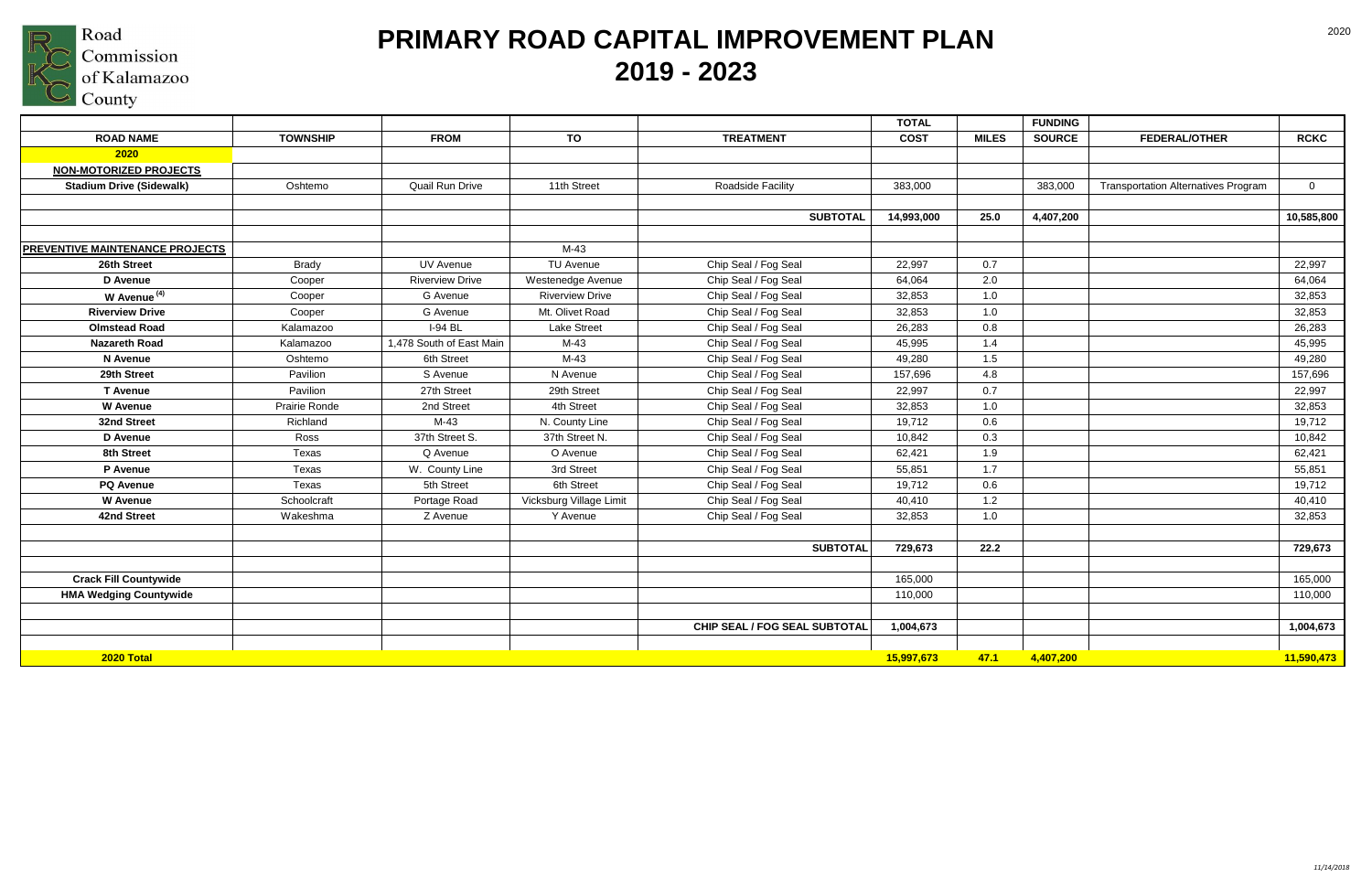

|                                                     |                             |                         |                              |                                     | <b>TOTAL</b> |              | <b>FUNDING</b> |                                        |             |
|-----------------------------------------------------|-----------------------------|-------------------------|------------------------------|-------------------------------------|--------------|--------------|----------------|----------------------------------------|-------------|
| <b>ROAD NAME</b>                                    | <b>TOWNSHIP</b>             | <b>FROM</b>             | <b>TO</b>                    | <b>TREATMENT</b>                    | <b>COST</b>  | <b>MILES</b> | <b>SOURCE</b>  | <b>FEDERAL/OTHER</b>                   | <b>RCKC</b> |
| 2021                                                |                             |                         |                              |                                     |              |              |                |                                        |             |
| <b>PRESERVATION/STRUCTURAL IMPROVEMENT PROJECTS</b> |                             |                         |                              |                                     |              |              |                |                                        |             |
| 29th Street                                         | <b>Brady</b>                | W Avenue                | U Avenue                     | Mill / HMA Overlay                  | 300,000      | 2.0          |                |                                        | 300,000     |
| Y Avenue                                            | <b>Brady</b>                | 24th Street             | 27th Street                  | Mill / HMA Overlay                  | 225,000      | 1.5          |                |                                        | 225,000     |
| <b>U</b> Avenue                                     | <b>Brady</b>                | 32nd Street             | 36th Street                  | Pulverize / HMA Paving              | 208,500      | 1.4          |                |                                        | 208,500     |
| <b>W</b> Avenue                                     | Brady / Wakeshma            | Vicksburg Village Limit | 42nd Street                  | Mill / HMA Overlay                  | 705,000      | 4.7          |                |                                        | 705,000     |
| E. Michigan Avenue                                  | Charleston                  | 40th Street             | <b>Mercury Drive</b>         | Mill / HMA Overlay                  | 600,000      | 4.0          |                |                                        | 600,000     |
| R Avenue $(1)$                                      | Climax                      | 36th Street             | E. County Line               | Mill / HMA Overlay                  | 900,000      | 6.0          | 450,000        | <b>Federal Rural Task Force</b>        | 450,000     |
| 12th Street                                         | Cooper                      | Ravine Road             | D Avenue                     | Mill / HMA Overlay                  | 375,000      | 2.5          |                |                                        | 375,000     |
| <b>Brook Drive</b>                                  | Kalamazoo                   | M-43                    | <b>Parchment City Limits</b> | Mill / HMA Overlay                  | 117,000      | 0.7          |                |                                        | 117,000     |
| <b>Mosel Avenue</b>                                 | Kalamazoo                   | at Douglas Avenue       |                              | <b>Traffic Signal Replacement</b>   | 275,000      |              |                |                                        | 275,000     |
| Nichols Road <sup>(6)</sup>                         | Kalamazoo                   | $M-43$                  | Ravine Road                  | Mill / HMA Overlay                  | 360,000      | 2.0          | 240,000        | Federal Surface Transportation Program | 120,000     |
| Solon Avenue <sup>(6)</sup>                         | Kalamazoo                   | Kalamazoo City Limit    | M-43                         | Mill / HMA Overlay                  | 180,000      | 1.0          | 144,000        | Federal Surface Transportation Program | 36,000      |
| <b>Parkview Avenue</b>                              | Oshtemo                     | 12th Street             | Kalamazoo City Limit         | Mill / HMA Overlay                  | 60,000       | 0.3          |                |                                        | 60,000      |
| S. Sprinkle Road (NHS) <sup>(6)</sup>               | Pavilion / City of Portage  | Milham Road             | N Avenue                     | Mill / HMA Overlay / Culvert        | 1,500,000    | 1.0          | 1,000,000      | Federal Surface Transportation Program | 500,000     |
| S. Sprinkle Road                                    | Portage, City of            | Zylman Avenue           | <b>Centre Street</b>         | Mill / HMA Overlay                  | 300,000      | 1.0          |                |                                        | 300,000     |
| 2nd Street                                          | <b>Prairie Ronde</b>        | S. County Line          | W Avenue                     | Mill / HMA Overlay                  | 75,000       | 0.5          |                |                                        | 75,000      |
| 8th Street                                          | Prairie Ronde               | W Avenue                | U Avenue                     | Mill / HMA Overlay / Shoulder Widen | 400,000      | 2.0          |                |                                        | 400,000     |
| <b>U</b> Avenue                                     | Prairie Ronde / Schoolcraft | W. County Line          | <b>US-131</b>                | Mill / HMA Overlay                  | 1,300,000    | 6.5          |                |                                        | 1,300,000   |
| <b>XY Avenue</b>                                    | Prairie Ronde / Schoolcraft | 8th Street              | <b>US-131</b>                | Mill / HMA Overlay                  | 300,000      | 2.0          |                |                                        | 300,000     |
| <b>C</b> Avenue                                     | Ross                        | E. Gull Lake Drive      | 48th Street                  | Mill / HMA Overlay / Shoulder Widen | 1,000,000    | 5.0          |                |                                        | 1,000,000   |
| 4th Street                                          | Texas                       | OP Avenue               | <b>Stadium Drive</b>         | Mill / HMA Overlay / Shoulder Widen | 375,000      | 1.5          |                |                                        | 375,000     |
| O Avenue                                            | Texas                       | 6th Street              | 8th Street                   | Mill / HMA Overlay                  | 285,000      | 1.9          |                |                                        | 285,000     |
| S Avenue                                            | Texas                       | W. County Line          | 6th Street                   | Mill / HMA Overlay                  | 450,000      | 3.0          |                |                                        | 450,000     |
| <b>Bridge Project</b>                               |                             |                         |                              | <b>Bridge Project</b>               | 940,000      |              |                |                                        | 940,000     |
| Safety Project <sup>(2)</sup>                       |                             |                         |                              | Countywide                          | 1,650,000    |              | 1,000,000      | <b>Federal Safety Program</b>          | 650,000     |
|                                                     |                             |                         |                              |                                     |              |              |                |                                        |             |
| <b>DESIGN PROJECTS</b>                              |                             |                         |                              |                                     |              |              |                |                                        |             |
| <b>E. Main Street</b>                               | Comstock                    | Sprinkle Road           | 33rd Street                  | Mill/HMA Overlay                    | 80,000       |              |                |                                        | 80,000      |
| <b>Ravine Road</b>                                  | Cooper/Kalamazoo            | Drake Road              | 12th Street                  | Mill/HMA Overlay                    | 75,000       |              |                |                                        | 75,000      |
| <b>Nichols Road</b>                                 | Kalamazoo                   | at Grand Prairie Road   |                              | <b>Traffic Signal Replacement</b>   | 35,000       |              |                |                                        | 35,000      |
| S Avenue <sup>(4)</sup>                             | Pavilion                    | 29th Street             | 34th Street                  | Reconstruct                         | 100,000      |              |                |                                        | 100,000     |
| <b>Shaver Road</b>                                  | Schoolcraft                 | Portage City Limit      | U Avenue                     | Mill/HMA Overlay                    | 60,000       |              |                |                                        | 60,000      |
| <b>W</b> Avenue                                     | Wakeshma                    | 42nd Street             | E. County Line               | Mill/HMA Overlay                    | 110,000      |              |                |                                        | 110,000     |
| <b>Federal Aid Project Design</b>                   |                             |                         |                              | Countywide                          | 200,000      |              |                |                                        | 200,000     |
| <b>Local Bridge Program</b>                         |                             |                         |                              | Countywide                          | 60,000       |              |                |                                        | 60,000      |
| <b>Safety Project</b>                               |                             |                         |                              | Countywide                          | 100,000      |              |                |                                        | 100,000     |
|                                                     |                             |                         |                              |                                     |              |              |                |                                        |             |
|                                                     |                             |                         |                              | <b>SUBTOTAL</b>                     | 13,700,500   | 50.4         | 2,834,000      |                                        | 10,866,500  |
| <b>PREVENTIVE MAINTENANCE PROJECTS</b>              |                             |                         |                              |                                     |              |              |                |                                        |             |
| 31st Street                                         | <b>Brady</b>                | X Avenue                | W Avenue                     | Chip Seal / Fog Seal                | 33,557       | 1.3          |                |                                        | 33,557      |
| 32nd Street                                         | <b>Brady</b>                | S. County Line          | X Avenue                     | Chip Seal / Fog Seal                | 51,627       | 2.0          |                |                                        | 51,627      |
| X Avenue                                            | <b>Brady</b>                | 31st Street             | 32nd Street                  | Chip Seal / Fog Seal                | 12,907       | $0.5\,$      |                |                                        | 12,907      |
| Y Avenue                                            | <b>Brady</b>                | 24th Street             | $M-43$                       | Chip Seal / Fog Seal                | 38,720       | 1.5          |                |                                        | 38,720      |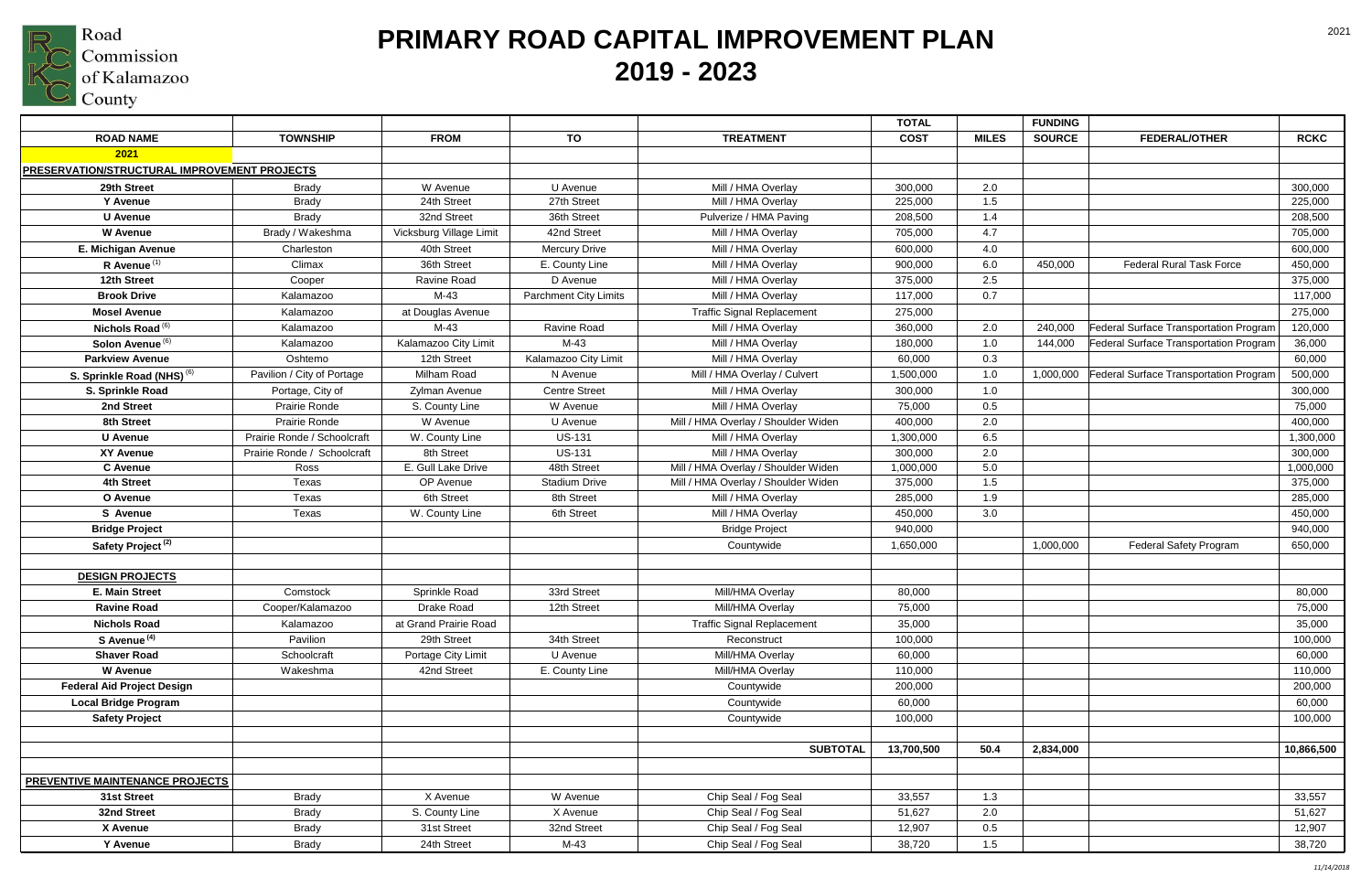

|                               |                 |                        |                               |                               | <b>TOTAL</b> |              | <b>FUNDING</b> |                      |             |
|-------------------------------|-----------------|------------------------|-------------------------------|-------------------------------|--------------|--------------|----------------|----------------------|-------------|
| <b>ROAD NAME</b>              | <b>TOWNSHIP</b> | <b>FROM</b>            | TO                            | <b>TREATMENT</b>              | <b>COST</b>  | <b>MILES</b> | <b>SOURCE</b>  | <b>FEDERAL/OTHER</b> | <b>RCKC</b> |
| 2021                          |                 |                        |                               |                               |              |              |                |                      |             |
| <b>U</b> Avenue               | <b>Brady</b>    | 29th Street            | 32nd Street                   | Chip Seal / Fog Seal          | 38,720       | 1.5          |                |                      | 38,720      |
| <b>River Street</b>           | Comstock        | <b>ML</b> Avenue       | E. Michigan Avenue            | Chip Seal / Fog Seal          | 32,853       | 1.0          |                |                      | 32,853      |
| <b>Lake Street</b>            | Kalamazoo       | Kalamazoo City Limit   | S. Sprinkle Road              | Chip Seal / Fog Seal          | 20,651       | 0.8          |                |                      | 20,651      |
| <b>Drake Road</b>             | Oshtemo         | <b>KL</b> Avenue       | M-43                          | Chip Seal / Fog Seal          | 77,440       | 3.0          |                |                      | 77,440      |
| <b>Sprinkle Road</b>          | Comstock        | 600' S. of Lake St     | 600' N. of Lake St.           | Chip Seal / Fog Seal          | 15.113       | 0.2          |                |                      | 15,113      |
| S. Sprinkle Road              | City of Portage | Milham Road            | N Avenue                      | Chip Seal / Fog Seal          | 32,853       | 1.0          |                |                      | 32,853      |
| 27th Street/D Avenue          | Richland        | M-89                   | <b>Richland Village Limit</b> | Chip Seal / Fog Seal          | 98,091       | 3.8          |                |                      | 98,091      |
| W. Gull Lake Drive            | Richland        | <b>CD</b> Avenue       | M-43                          | Chip Seal / Fog Seal          | 69,696       | 2.7          |                |                      | 69,696      |
| 37th Street                   | Ross            | D Avenue               | CD Avenue                     | Chip Seal / Fog Seal          | 12,907       | 0.5          |                |                      | 12,907      |
| 48th Street                   | Ross            | 1,320' S. of C Avenue  | C Avenue                      | Chip Seal / Fog Seal          | 6,453        | 0.3          |                |                      | 6,453       |
| Y Avenue                      | Schoolcraft     | Portage Road           | 24th Street                   | Chip Seal / Fog Seal          | 54,208       | 2.1          |                |                      | 54,208      |
| O Avenue                      | Texas           | 8th Street             | 9th Street                    | Chip Seal / Fog Seal          | 51,627       | 2.0          |                |                      | 51,627      |
| <b>Texas Drive</b>            | Texas           | 1000' E. of 8th Street | 12th Street                   | Chip Seal / Fog Seal          | 88,704       | 2.7          |                |                      | 88,704      |
|                               |                 |                        |                               | <b>SUBTOTAL</b>               | 736,126      | 26.9         | 0              |                      | 736,126     |
| <b>Crack Fill Countywide</b>  |                 |                        |                               |                               | 275,000      |              |                |                      | 275,000     |
| <b>HMA Wedging Countywide</b> |                 |                        |                               |                               | 110,000      |              |                |                      | 110,000     |
|                               |                 |                        |                               | CHIP SEAL / FOG SEAL SUBTOTAL | 1,121,126    |              |                |                      | 1,121,126   |
| 2021 Total                    |                 |                        |                               |                               | 14,821,626   | 77.3         | 2,834,000      |                      | 11,987,626  |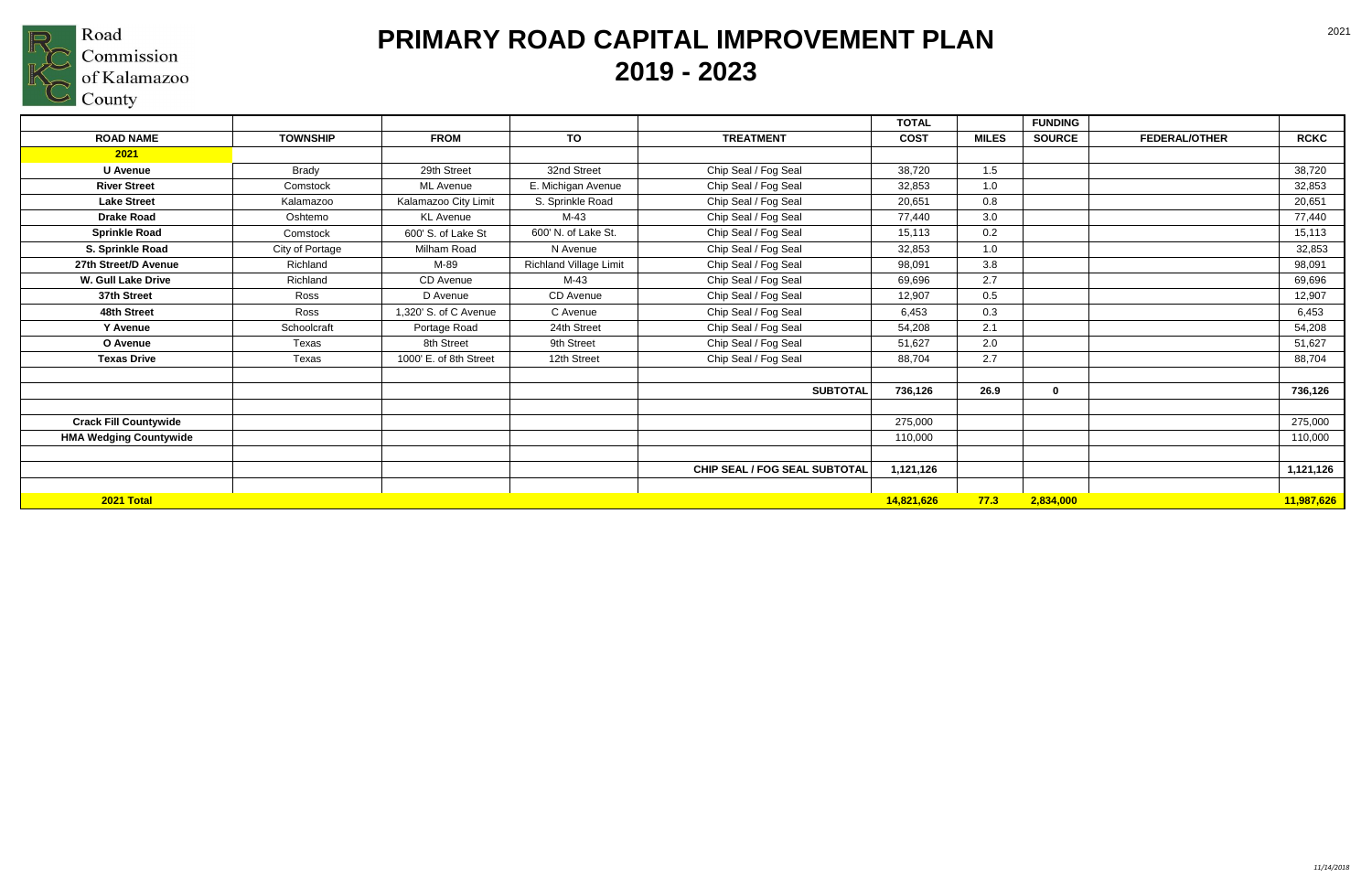

|                                                     |                       |                            |                             |                             | <b>TOTAL</b> |              | <b>FUNDING</b> |                                               |             |
|-----------------------------------------------------|-----------------------|----------------------------|-----------------------------|-----------------------------|--------------|--------------|----------------|-----------------------------------------------|-------------|
| <b>ROAD NAME</b>                                    | <b>TOWNSHIP</b>       | <b>FROM</b>                | TO                          | <b>TREATMENT</b>            | <b>COST</b>  | <b>MILES</b> | <b>SOURCE</b>  | <b>FEDERAL/OTHER</b>                          | <b>RCKC</b> |
| 2022                                                |                       |                            |                             |                             |              |              |                |                                               |             |
| <b>PRESERVATION/STRUCTURAL IMPROVEMENT PROJECTS</b> |                       |                            |                             |                             |              |              |                |                                               |             |
| UV Avenue <sup>(3)</sup>                            | <b>Brady</b>          | 26th Street                | 29th Street                 | Mill / HMA Overlay          | 306,000      | 1.7          |                |                                               | 306,000     |
| 44th Street                                         | Charleston            | <b>MN Avenue</b>           | Climax Village Limit        | Mill / HMA Overlay          | 360,000      | 2.0          |                |                                               | 360,000     |
| Miller Drive <sup>(3)</sup>                         | Charleston / Comstock | 0.2 mile E. of 35th Street | 38th Street                 | Mill / HMA Paving / Culvert | 1,100,000    | 1.5          |                |                                               | 1,100,000   |
| E. Main Street <sup>(6)</sup>                       | Comstock              | Sprinkle Road              | 33rd Street                 | Mill / HMA Overlay          | 890,000      | 4.5          | 585,000        | <b>Federal Surface Transportation Program</b> | 305,000     |
| N. Sprinkle Road <sup>(6)</sup>                     | Comstock              | E. Main Street             | G Avenue                    | Mill / HMA Overlay          | 445,000      | 2.2          | 320,000        | Federal Surface Transportation Program        | 125,000     |
| <b>Ravine Road</b>                                  | Cooper/Kalamazoo      | Drake Road                 | 12th Street                 | Mill / HMA Overlay          | 690,000      | 0.6          |                |                                               | 690,000     |
| <b>Nazareth Road</b>                                | Kalamazoo             | M-43                       | G Avenue                    | Mill / HMA Overlay          | 180,000      | 1.2          |                |                                               | 180,000     |
| <b>Stadium Drive</b>                                | Oshtemo               | 8th Street                 | 9th Street                  | Mill / HMA Overlay          | 220,000      | 0.5          |                |                                               | 220,000     |
| <b>Stadium Drive</b>                                | Oshtemo/Texas         | W. County Line             | 4th Street                  | Mill / HMA Overlay          | 234,000      | 1.3          |                |                                               | 234,000     |
| Q Avenue                                            | Pavilion              | 29th Street                | 36th Street                 | Mill / HMA Overlay          | 270,000      | 1.5          |                |                                               | 270,000     |
| S Avenue (1) (4)                                    | Pavilion              | 29th Street                | 34th Street                 | Reconstruct                 | 1,040,000    | 2.6          | 450,000        | <b>Federal Rural Task Force</b>               | 590,000     |
| 24th Street                                         | Richland              | D Avenue                   | <b>AB Avenue</b>            | Mill / HMA Overlay          | 504,000      | 2.8          |                |                                               | 504,000     |
| <b>AB Avenue</b>                                    | Richland              | 24th Street                | M-89                        | Mill / HMA Overlay          | 108,000      | 0.6          |                |                                               | 108,000     |
| <b>Portage Road</b>                                 | Schoolcraft           | Y Avenue                   | <b>VW Avenue</b>            | Mill / HMA Overlay          | 450,000      | 2.5          |                |                                               | 450,000     |
| Shaver Road <sup>(6)</sup>                          | Schoolcraft           | Portage City Limit         | U Avenue                    | Mill / HMA Overlay          | 600,000      | 3.0          | 432,000        | Federal Surface Transportation Program        | 168,000     |
| <b>VW Avenue</b>                                    | Schoolcraft           | Schoolcraft Village Limit  | 18th Street                 | Mill / HMA Overlay          | 324,000      | 1.8          |                |                                               | 324,000     |
| <b>VW Avenue</b>                                    | Schoolcraft           | Portage Road               | Vicksburg Village Limits    | Mill / HMA Overlay          | 195,000      | 1.3          |                |                                               | 195,000     |
| <b>XY Avenue</b>                                    | Schoolcraft           | <b>US-131</b>              | Portage Road                | Mill / HMA Overlay          | 540,000      | 3.0          |                |                                               | 540,000     |
| 9th Street                                          | Texas                 | O Avenue                   | <b>Cracker Barrel Drive</b> | Mill / HMA Overlay          | 36,000       | 0.2          |                |                                               | 36,000      |
| <b>W</b> Avenue                                     | Wakeshma              | 42nd Street                | E. County Line              | Mill / HMA Overlay          | 1,566,000    | 8.7          |                |                                               | 1,566,000   |
| <b>Bridge Project</b>                               |                       |                            |                             | <b>Bridge Project</b>       | 940,000      |              |                |                                               | 940,000     |
| Safety Project <sup>(2)</sup>                       |                       |                            |                             | Countywide                  | 1,650,000    |              | 1,000,000      | <b>Federal Safety Program</b>                 | 650,000     |
|                                                     |                       |                            |                             |                             |              |              |                |                                               |             |
| <b>DESIGN PROJECTS</b>                              |                       |                            |                             |                             |              |              |                |                                               |             |
| 24th Street                                         | <b>Brady</b>          | S. County Line             | Vicksburg Village Limit     | Mill / HMA Overlay          | 50,000       |              |                |                                               | 50,000      |
| 36th Street                                         | Climax                | T Avenue                   | PQ Avenue                   | Mill / HMA Overlay          | 55,000       |              |                |                                               | 55,000      |
| <b>Douglas Avenue</b>                               | Cooper                | G Avenue                   | D Avenue                    | Mill / HMA Overlay          | 50,000       |              |                |                                               | 50,000      |
| <b>G</b> Avenue                                     | Cooper                | <b>Riverview Drive</b>     | 24th Street                 | Mill / HMA Overlay          | 30,000       |              |                |                                               | 30,000      |
| <b>Riverview Drive</b>                              | Cooper                | D Avenue                   | N. County Line              | Mill / HMA Overlay          | 50,000       |              |                |                                               | 50,000      |
| E. Gull Lake Drive                                  | Ross                  | C Avenue                   | North County Line           | Mill / HMA Overlay          | 45,000       |              |                |                                               | 45,000      |
| 36th Street                                         | Wakeshma              | W Avenue                   | T Avenue                    | Mill / HMA Overlay          | 50,000       |              |                |                                               | 50,000      |
| <b>Federal Aid Project Design</b>                   |                       |                            |                             | Countywide                  | 200,000      |              |                |                                               | 200,000     |
| <b>Local Bridge Program</b>                         |                       |                            |                             | Countywide                  | 60,000       |              |                |                                               | 60,000      |
| <b>Safety Project</b>                               |                       |                            |                             | Countywide                  | 100,000      |              |                |                                               | 100,000     |
|                                                     |                       |                            |                             |                             |              |              |                |                                               |             |
|                                                     |                       |                            |                             | <b>SUBTOTAL</b>             | 13,338,000   | 43.5         | 2,787,000      |                                               | 10,551,000  |
|                                                     |                       |                            |                             |                             |              |              |                |                                               |             |
| PREVENTIVE MAINTENANCE PROJECTS                     |                       |                            |                             |                             |              |              |                |                                               |             |
| <b>Ravine Road</b>                                  | Alamo                 | F Avenue                   | D Avenue                    | Chip Seal / Fog Seal        | 41,301       | 2.0          |                |                                               | 41,301      |
| 29th Street                                         | <b>Brady</b>          | W Avenue                   | U Avenue                    | Chip Seal / Fog Seal        | 41,301       | 2.0          |                |                                               | 41,301      |
| <b>U</b> Avenue                                     | <b>Brady</b>          | 32nd Street                | 36th Street                 | Chip Seal / Fog Seal        | 28,704       | 1.4          |                |                                               | 28,704      |
| E. Michigan Avenue                                  | Charleston            | 40th Street                | <b>Mercury Drive</b>        | Chip Seal / Fog Seal        | 82,603       | 4.0          |                |                                               | 82,603      |
| <b>Miller Drive</b>                                 | Charleston            | 0.2 mile E. of 35th Street | 38th Street                 | Chip Seal / Fog Seal        | 20,651       | 1.0          |                |                                               | 20,651      |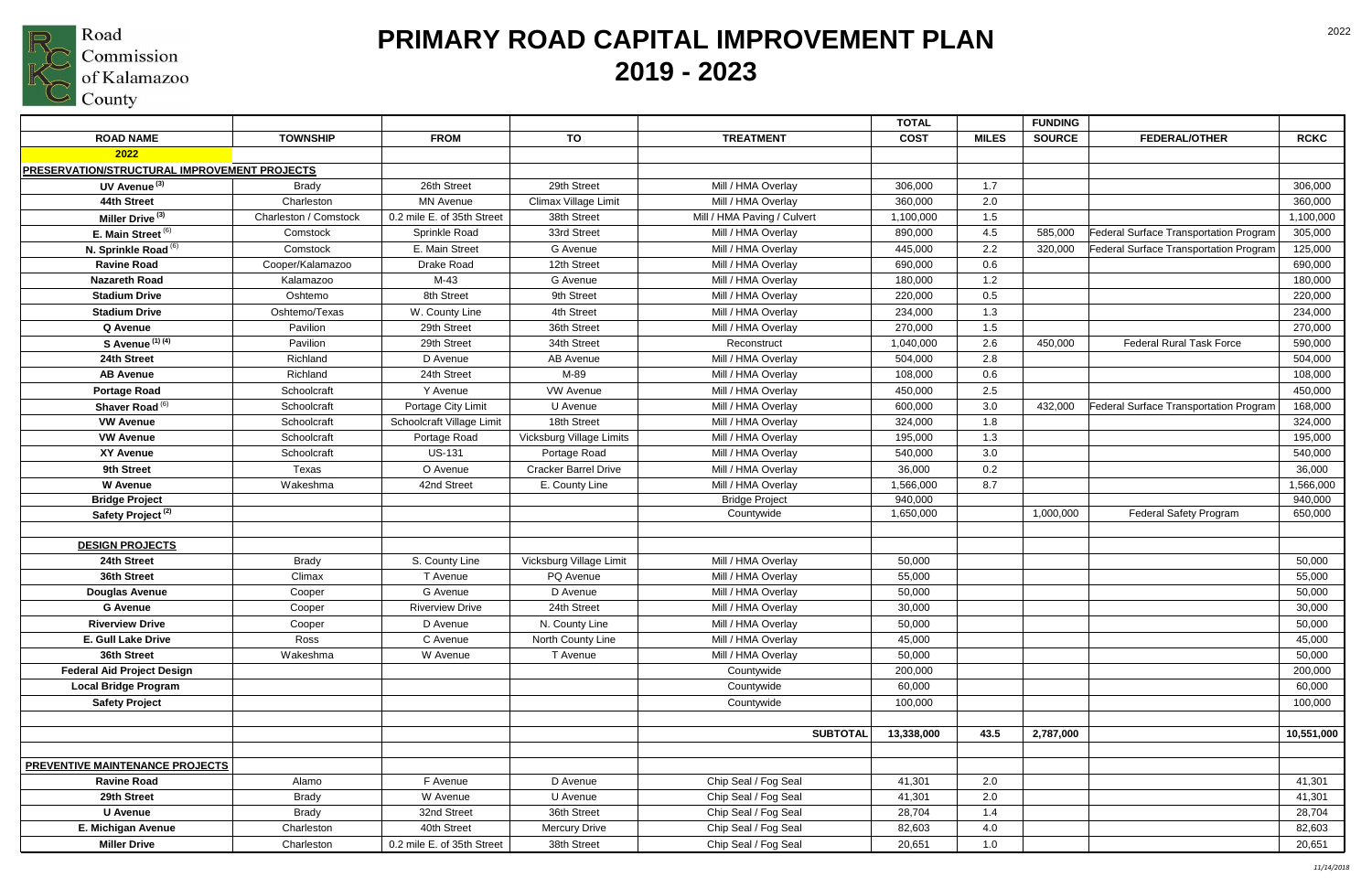

|                               |                  |                          |                      |                               | <b>TOTAL</b> |              | <b>FUNDING</b> |                      |             |
|-------------------------------|------------------|--------------------------|----------------------|-------------------------------|--------------|--------------|----------------|----------------------|-------------|
| <b>ROAD NAME</b>              | <b>TOWNSHIP</b>  | <b>FROM</b>              | TO                   | <b>TREATMENT</b>              | <b>COST</b>  | <b>MILES</b> | <b>SOURCE</b>  | <b>FEDERAL/OTHER</b> | <b>RCKC</b> |
| 2022                          |                  |                          |                      |                               |              |              |                |                      |             |
| 33rd Street                   | Comstock         | M-96                     | G Avenue             | Chip Seal / Fog Seal          | 64,017       | 3.1          |                |                      | 64,017      |
| <b>ML Avenue</b>              | Comstock         | Sprinkle Road            | 35th Street          | Chip Seal / Fog Seal          | 98,091       | 4.8          |                |                      | 98,091      |
| <b>Ravine Road</b>            | Cooper/Kalamazoo | Drake Road               | 12th Street          | Chip Seal / Fog Seal          | 37,171       | 1.8          |                |                      | 37,171      |
| <b>Nichols Road</b>           | Kalamazoo        | M-43                     | Ravine Road          | Chip Seal / Fog Seal          | 44,681       | 1.7          |                |                      | 44,681      |
| N Avenue                      | Oshtemo          | 6th Street               | $M-43$               | Chip Seal / Fog Seal          | 43,366       | 2.1          |                |                      | 43,366      |
| <b>Parkview Avenue</b>        | Oshtemo          | <b>Stadium Drive</b>     | Kalamazoo City Limit | Chip Seal / Fog Seal          | 36,796       | 1.4          |                |                      | 36,796      |
| 36th Street                   | Pavilion         | PQ Avenue                | N Avenue             | Chip Seal / Fog Seal          | 51,627       | 2.5          |                |                      | 51,627      |
| S. Sprinkle Road              | Portage City     | <b>Centre Street</b>     | Milham Road          | Chip Seal / Fog Seal          | 41,301       | 2.0          |                |                      | 41,301      |
| 2nd Street                    | Prairie Ronde    | S. County Line           | W Avenue             | Chip Seal / Fog Seal          | 10,325       | 0.5          |                |                      | 10,325      |
| <b>XY Avenue</b>              | Prairie Ronde    | 8th Street               | 12th Street          | Chip Seal / Fog Seal          | 41,301       | 2.0          |                |                      | 41,301      |
| <b>C</b> Avenue               | Ross             | E. Gull Lake Drive       | 48th Street          | Chip Seal / Fog Seal          | 118,272      | 4.5          |                |                      | 118,272     |
| 4th Street                    | Texas            | OP Avenue                | $M-43$               | Chip Seal / Fog Seal          | 36,139       | 1.8          |                |                      | 36,139      |
| O Avenue                      | Texas            | 6th Street               | 8th Street           | Chip Seal / Fog Seal          | 39,236       | 1.9          |                |                      | 39,236      |
| <b>S</b> Avenue               | Texas            | W. County Line           | 8th Street           | Chip Seal / Fog Seal          | 82,603       | 4.0          |                |                      | 82,603      |
| 9th Street                    | Texas/Oshtemo    | $I-94$                   | Meridian Avenue      | Chip Seal / Fog Seal          | 33,041       | 1.6          |                |                      | 33,041      |
| <b>W</b> Avenue               | Wakeshma/Brady   | Vicksburg Village Limits | 42nd street          | Chip Seal / Fog Seal          | 97,058       | 4.7          |                |                      | 97,058      |
|                               |                  |                          |                      |                               |              |              |                |                      |             |
|                               |                  |                          |                      | <b>SUBTOTAL</b>               | 1,089,585    | 50.7         | $\bf{0}$       |                      | 1,089,585   |
|                               |                  |                          |                      |                               |              |              |                |                      |             |
| <b>Crack Fill Countywide</b>  |                  |                          |                      |                               | 275,000      |              |                |                      | 275,000     |
| <b>HMA Wedging Countywide</b> |                  |                          |                      |                               | 110,000      |              |                |                      | 110,000     |
|                               |                  |                          |                      |                               |              |              |                |                      |             |
|                               |                  |                          |                      | CHIP SEAL / FOG SEAL SUBTOTAL | 1,474,585    |              |                |                      | 1,474,585   |
|                               |                  |                          |                      |                               |              |              |                |                      |             |
| 2022 Total                    |                  |                          |                      |                               | 14,812,585   | 94.2         | 2,787,000      |                      | 12,025,585  |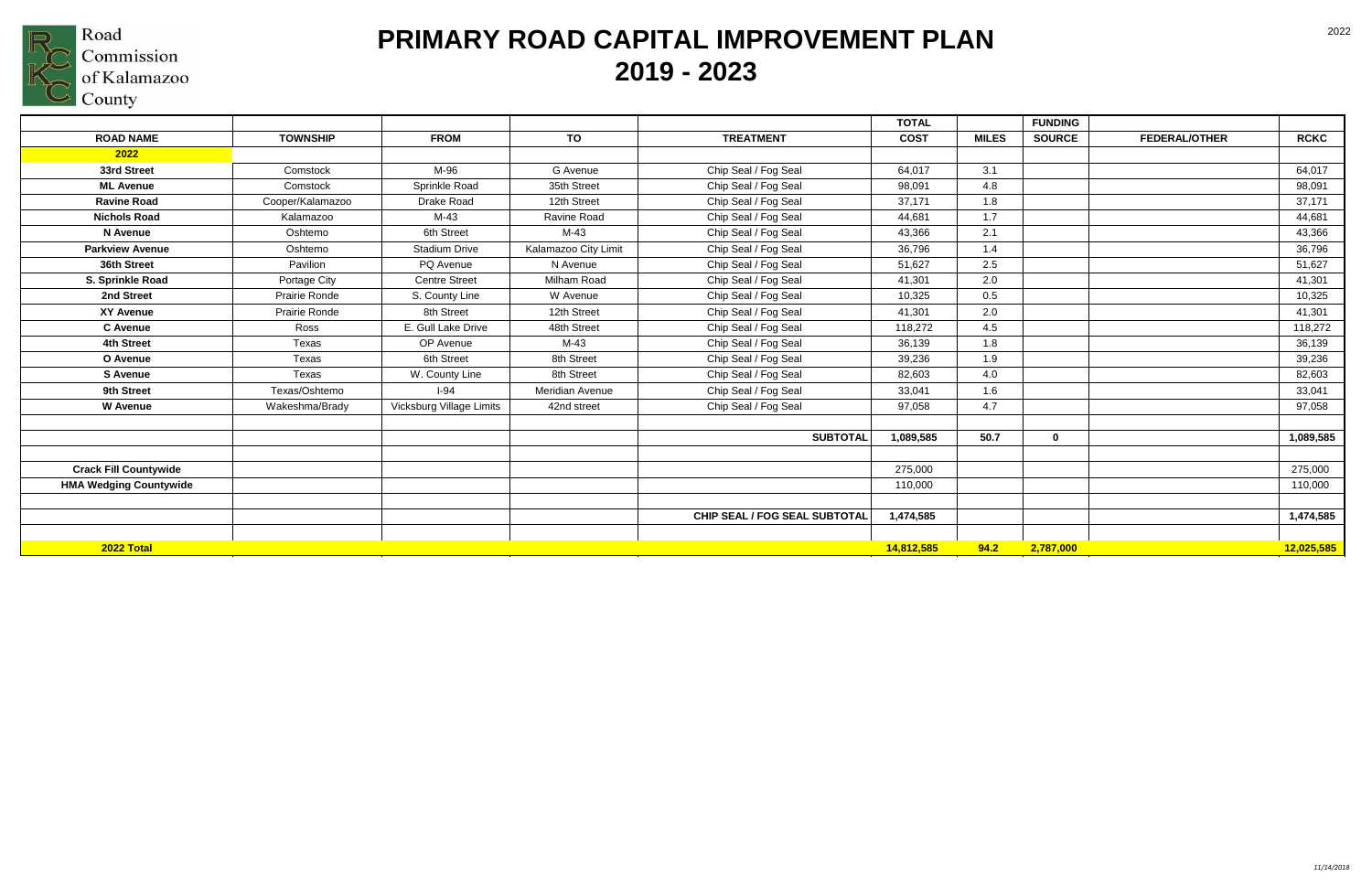

|                                              |                 |                        |                           |                       | <b>TOTAL</b> |              | <b>FUNDING</b> |                                               |             |
|----------------------------------------------|-----------------|------------------------|---------------------------|-----------------------|--------------|--------------|----------------|-----------------------------------------------|-------------|
| <b>ROAD NAME</b>                             | <b>TOWNSHIP</b> | <b>FROM</b>            | TO                        | <b>TREATMENT</b>      | <b>COST</b>  | <b>MILES</b> | <b>SOURCE</b>  | <b>FEDERAL/OTHER</b>                          | <b>RCKC</b> |
| 2023                                         |                 |                        |                           |                       |              |              |                |                                               |             |
| PRESERVATION/STRUCTURAL IMPROVEMENT PROJECTS |                 |                        |                           |                       |              |              |                |                                               |             |
| 6th Street                                   | Alamo           | F Avenue               | D Avenue                  | Mill / HMA Overlay    | 300,000      | 2.0          |                |                                               | 300,000     |
| <b>Ravine Road</b>                           | Alamo           | D Avenue               | C Avenue                  | Mill / HMA Overlay    | 180,000      | 1.2          |                |                                               | 180,000     |
| 24th Street                                  | <b>Brady</b>    | S. County Line         | Vicksburg Village Limit   | Mill / HMA Overlay    | 420,000      | 2.8          |                |                                               | 420,000     |
| 36th Street                                  | Climax          | PQ Avenue              | N Avenue                  | Mill / HMA Overlay    | 375,000      | 2.5          |                |                                               | 375,000     |
| 36th Street <sup>(1)</sup>                   | Climax          | T Avenue               | PQ Avenue                 | Mill / HMA Overlay    | 630,000      | 3.5          | 475,000        | <b>Federal Rural Task Force</b>               | 155,000     |
| 42nd Street                                  | Climax          | <b>TS Avenue</b>       | S Avenue                  | Mill / HMA Overlay    | 90,000       | 0.6          |                |                                               | 90,000      |
| 43rd Street                                  | Climax          | S Avenue               | Q Avenue                  | Mill / HMA Overlay    | 300,000      | 2.0          |                |                                               | 300,000     |
| 29th Street                                  | Comstock        | N Avneue               | <b>MN Avenue</b>          | Mill / HMA Overlay    | 75,000       | 0.5          |                |                                               | 75,000      |
| <b>Comstock Avenue</b>                       | Comstock        | Sprinkle Road          | <b>River Streeet</b>      | Mill / HMA Overlay    | 150,000      | 1.0          |                |                                               | 150,000     |
| <b>H</b> Avenue                              | Comstock        | $M-43$                 | 26th Street               | Mill / HMA Overlay    | 150,000      | 1.0          |                |                                               | 150,000     |
| S. Sprinkle Road                             | Comstock        | N Avenue               | I-94 Roundabout           | Mill / HMA Overlay    | 135,000      | 0.9          |                |                                               | 135,000     |
| <b>Douglas Avenue</b>                        | Cooper          | G Avenue               | D Avenue                  | Mill / HMA Overlay    | 480,000      | 3.2          |                |                                               | 480,000     |
| G Avenue <sup>(6)</sup>                      | Cooper          | <b>Riverview Drive</b> | 24th Street               | Mill / HMA Overlay    | 369,000      | 1.8          | 272,000        | <b>Federal Surface Transportation Program</b> | 97,000      |
| <b>Riverview Drive</b>                       | Cooper          | D Avenue               | N. County Line            | Mill / HMA Overlay    | 495,000      | 3.3          |                |                                               | 495,000     |
| Riverview Drive <sup>(6)</sup>               | Cooper          | Mount Olivet Road      | D Avenue                  | Mill / HMA Overlay    | 390,000      | 2.3          | 276,000        | Federal Surface Transportation Program        | 114,000     |
| <b>Barney Road</b>                           | Kalamazoo       | Nichols Road           | Douglas Avenue            | Mill / HMA Overlay    | 252,000      | 1.4          |                |                                               | 252,000     |
| Douglas Avenue <sup>(6)</sup>                | Kalamazoo       | Kalamazoo City Limits  | G Avenue                  | Mill / HMA Overlay    | 323,000      | 1.6          | 230,000        | Federal Surface Transportation Program        | 93,000      |
| 2nd Street                                   | Oshtemo         | $M-43$                 | G Avenue                  | Mill / HMA Overlay    | 375,000      | 2.5          |                |                                               | 375,000     |
| 4th Street                                   | Oshtemo         | L Avenue               | $M-43$                    | Mill / HMA Overlay    | 225,000      | 1.5          |                |                                               | 225,000     |
| 6th Street                                   | Oshtemo         | $M-43$                 | H Avenue                  | Mill / HMA Overlay    | 225,000      | 1.5          |                |                                               | 225,000     |
| 9th Street                                   | Oshtemo         | Meridian               | <b>KL</b> Avenue          | Mill / HMA Overlay    | 225,000      | 1.5          |                |                                               | 225,000     |
| <b>U</b> Avenue                              | Prairie Ronde   | W. County Line         | 2nd Street                | Mill / HMA Overlay    | 150,000      | 1.0          |                |                                               | 150,000     |
| <b>W</b> Avenue                              | Prairie Ronde   | 8th Street             | Schoolcraft Villate Limit | Mill / HMA Overlay    | 300,000      | 2.0          |                |                                               | 300,000     |
| <b>W</b> Avenue                              | Prairie Ronde   | W. County Line         | 4th Street                | Mill / HMA Overlay    | 300,000      | 2.0          |                |                                               | 300,000     |
| <b>Sprinkle Road</b>                         | Richland        | G Avenue               | DE Avenue                 | Mill / HMA Overlay    | 360,000      | 2.4          |                |                                               | 360,000     |
| <b>W. Gull Lake Drive</b>                    | Richland        | 37th Street            | $M-43$                    | Mill / HMA Overlay    | 390,000      | 2.6          |                |                                               | 390,000     |
| <b>E. Gull Lake Drive</b>                    | Ross            | C Avenue               | North County Line         | Mill / HMA Overlay    | 435,000      | 2.9          |                |                                               | 435,000     |
| <b>Fort Custer Drive</b>                     | Ross            | M-96                   | E. County Line            | Mill / HMA Overlay    | 375,000      | 2.5          |                |                                               | 375,000     |
| <b>Bridge Project</b>                        |                 |                        |                           | <b>Bridge Project</b> | 940,000      |              |                |                                               | 940,000     |
| Safety Project <sup>(2)</sup>                |                 |                        |                           | Countywide            | 1,650,000    |              | 1,000,000      | <b>Federal Safety Program</b>                 | 650,000     |
|                                              |                 |                        |                           |                       |              |              |                |                                               |             |
| <b>DESIGN PROJECTS</b>                       |                 |                        |                           |                       |              |              |                |                                               |             |
| <b>Primary Road Design</b>                   |                 |                        |                           | Countywide            | 500,000      |              |                |                                               | 500,000     |
| <b>Federal Aid Project Design</b>            |                 |                        |                           | Countywide            | 200,000      |              |                |                                               | 200,000     |
| <b>Local Bridge Program</b>                  |                 |                        |                           | Countywide            | 60,000       |              |                |                                               | 60,000      |
| <b>Safety Project</b>                        |                 |                        |                           | Countywide            | 100,000      |              |                |                                               | 100,000     |
|                                              |                 |                        |                           |                       |              |              |                |                                               |             |
|                                              |                 |                        |                           |                       |              |              |                |                                               |             |
|                                              |                 |                        |                           | <b>SUBTOTAL</b>       | 11,924,000   | 54.0         | 2,253,000      |                                               | 9,671,000   |
|                                              |                 |                        |                           |                       |              |              |                |                                               |             |
|                                              |                 |                        |                           |                       |              |              |                |                                               |             |
|                                              |                 |                        |                           |                       |              |              |                |                                               |             |
|                                              |                 |                        |                           |                       |              |              |                |                                               |             |